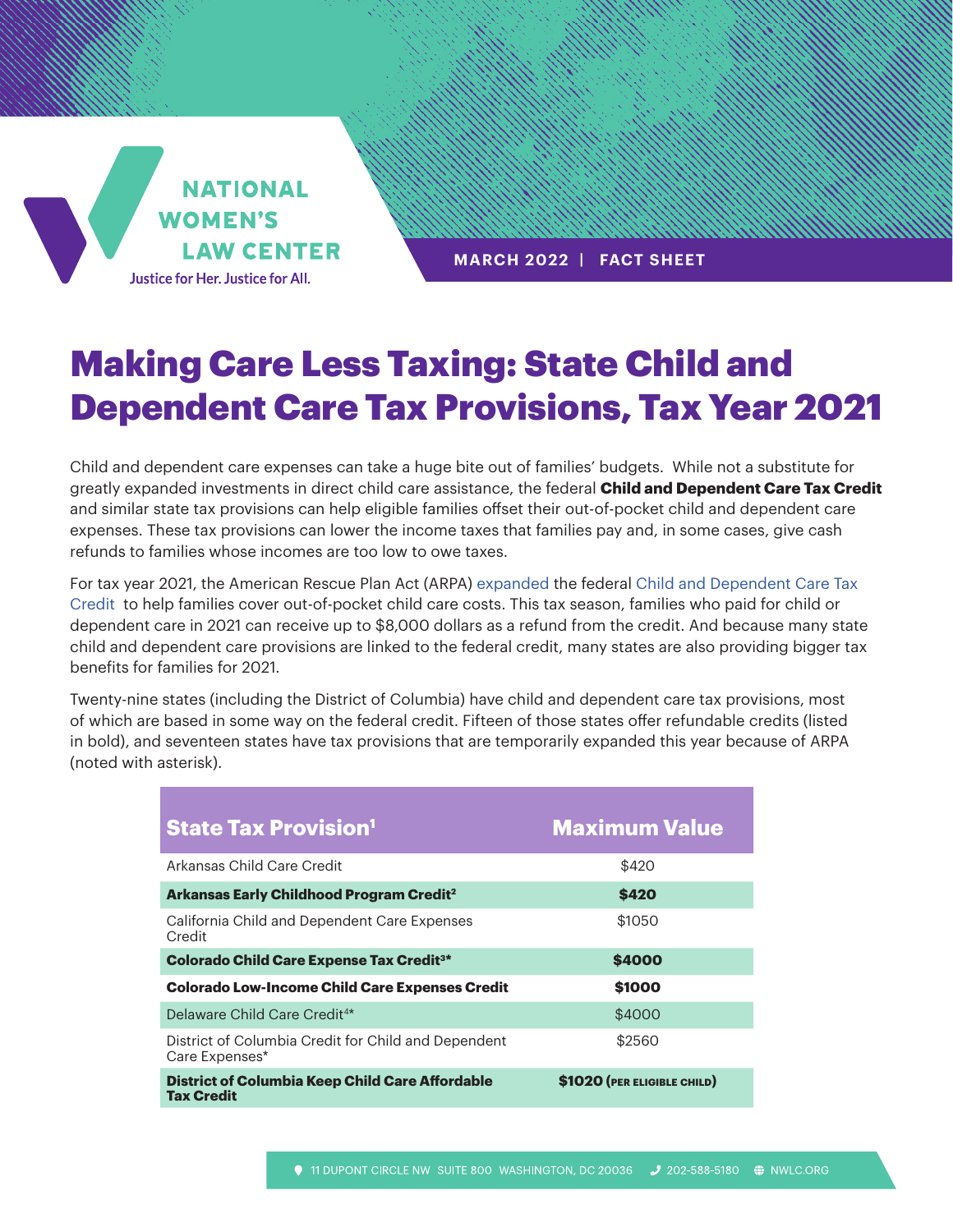| <b>State Tax Provision</b>                                                                                 | <b>Maximum Value</b>                                         |
|------------------------------------------------------------------------------------------------------------|--------------------------------------------------------------|
| Georgia Child and Dependent Care Expense Credit*                                                           | \$2400                                                       |
| <b>Hawaii Credit for Child and Dependent Care</b><br><b>Expenses</b>                                       | \$1200                                                       |
| Idaho Tax Subtraction for Child and Dependent Care<br><b>Expenses</b>                                      | \$390                                                        |
| Iowa Child and Dependent Care Credit <sup>5*</sup>                                                         | \$3000                                                       |
| Kansas Credit for Child and Dependent Care*                                                                | \$2000                                                       |
| Kentucky Child and Dependent Care Credit                                                                   | \$420                                                        |
| Louisiana Child Care Credit <sup>6*</sup>                                                                  | \$4000                                                       |
| Louisiana Child Care Expense Credit <sup>7*</sup>                                                          | \$8000                                                       |
| <b>Maine Child Care Credit<sup>8*</sup></b>                                                                | \$4000                                                       |
| Maine Adult Dependent Care Credit <sup>9</sup>                                                             | \$525                                                        |
| <b>Maryland Credit for Child and Dependent Care</b><br>Expenses <sup>10*</sup>                             | \$2560                                                       |
| Maryland Child and Dependent Care Expenses<br>Subtraction                                                  | \$345                                                        |
| Massachusetts Tax Deduction for Child and<br><b>Dependent Care Expenses</b>                                | \$480                                                        |
| <b>Minnesota Child and Dependent Care Credit</b>                                                           | \$2100                                                       |
| Montana Child and Dependent Care Expense<br>Deduction <sup>11</sup>                                        | \$180 FOR 2 CHILDREN OR DEPENDENTS,<br>\$192 FOR 3 OR MORE   |
| <b>Nebraska Credit for Child and Dependent Care</b><br><b>Expenses*</b>                                    | \$8000                                                       |
| <b>New Jersey Child and Dependent Care Credit*</b>                                                         | \$4000                                                       |
|                                                                                                            |                                                              |
| <b>New Mexico Child Day Care Credit<sup>12</sup></b>                                                       | \$960 FOR 2 CHILDREN OR<br>DEPENDENTS, \$1,200 FOR 3 OR MORE |
| <b>New York Child and Dependent Care Credit</b>                                                            | \$2310                                                       |
| Ohio Child Care and Dependent Care Credit*                                                                 | \$8000                                                       |
| Oklahoma Child Care Tax Credit <sup>13*</sup>                                                              | \$1600                                                       |
| <b>Oregon Working Family Household and Dependent</b><br>Care Credit <sup>14</sup>                          | \$18000                                                      |
| Rhode Island Credit for Child and Dependent Care<br>Expenses*                                              | \$2000                                                       |
| South Carolina Credit for Child and Dependent Care                                                         | \$420                                                        |
| Vermont Credit for Child and Dependent Care<br>Expenses <sup>15*</sup>                                     | \$1920                                                       |
| <b>Vermont Low-Income Child and Dependent Care</b><br>Credit <sup>16*</sup>                                | \$4000                                                       |
| Virginia Deduction of Child and Dependent Care<br>Expenses*<br>Wisconsin Child and Dependent Care Expenses | \$920                                                        |